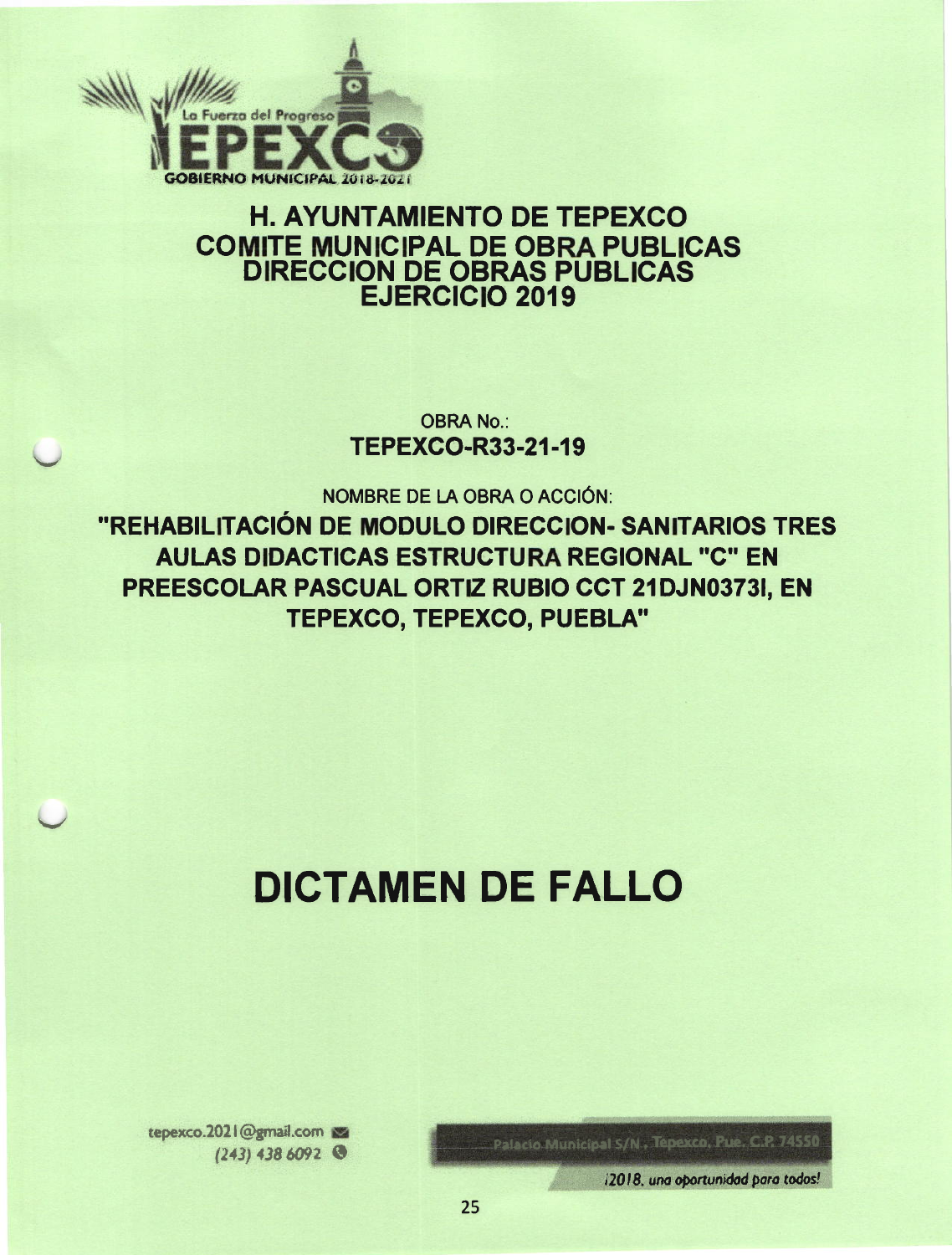

OBRA: "REHABILITACIÓN DE MODULO DIRECCION- SANITARIOS TRES AULAS DIDACTICAS ESTRUCTURA REGIONAL "C" EN PREESCOLAR PASCUAL ORTIZ RUBIO CCT 21DJN0373I, EN **TEPEXCO, TEPEXCO, PUEBLA"** 

**LUGAR DE TRABAJO:** TEPEXCO, TEPEXCO, PUEBLA

**FECHA: 29 DE JULIO DE 2019** 

# **REGISTRO DE DICTAMEN DE FALLO**

| <b>EMPRESA</b>                                    | <b>REPRESENTANTE</b><br><b>LEGAL</b>  | <b>FIRMA</b> | e-mail                        |                                |
|---------------------------------------------------|---------------------------------------|--------------|-------------------------------|--------------------------------|
| CONSTRUCTORA BRAMAT S.A. DE C.V.                  | C. ROBERTO GALLARDO<br><b>MORALES</b> | Roberto      | roberto.g.m90@h<br>otmail.com |                                |
| JERGOB'S S.A. DE C.V.                             | ING. JAIME GOMEZ<br><b>NORATO</b>     |              | ing.jaimegome<br>@hotmail.com |                                |
| OBRA CIVIL E HIDRÁULICA UNIVERSUM<br>S.A. DE C.V. | ING. ÓSCAR CISNEROS<br><b>CHANTRE</b> |              | ocuniversum<br>ail.com        | DE OBRA:                       |
| $\Omega$                                          | $\Omega$                              |              | <b>DAREGCION</b><br>$\Omega$  | TEPEXCO, PUEBLA<br>2018 - 2021 |
| n                                                 | $\Omega$                              |              | 0                             |                                |



tepexco.2021@gmail.com  $(243)$  438 6092



ped Ablampsoreria MUNICIPAL  $2018 - 2021$ 

Palacio Municipal S/N . Tepaxco, Pue. C.P. 74550

i2018, una oportunidad para todos!

Vargas

JESUS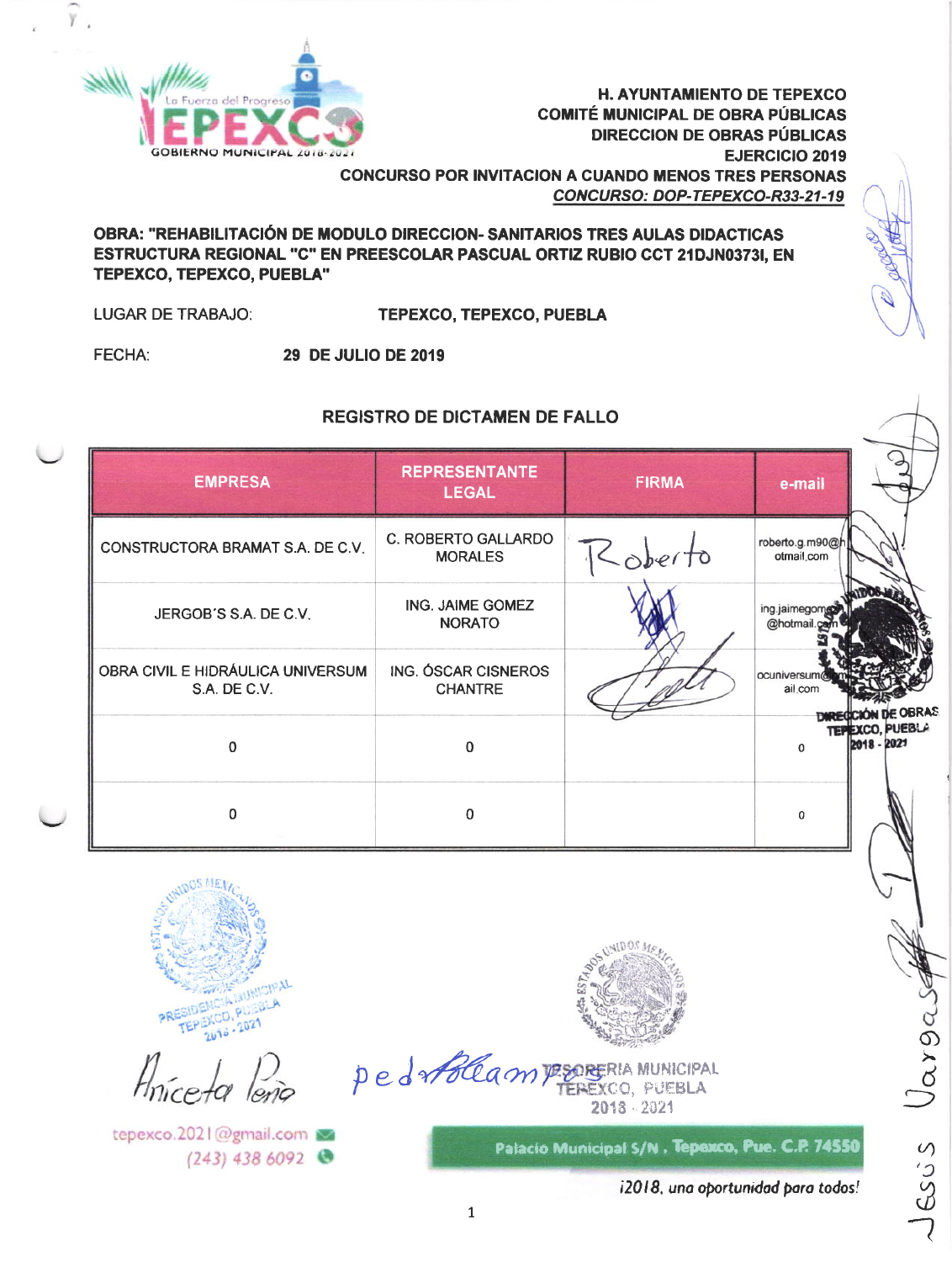

#### DICTAMEN DE FALLO INVITACION A CUANDO MENOS TRES PERSONAS

QUE SE ELABORA CONFORME A LO ESTIPULADO EN AL ARTICULO 35 FRACCION III Y 36 FRACCION I DE LA LEY DE OBRAS PUBLICAS Y SERVICIOS RELACIONADAS CON LA MISMA PARA EL ESTADO DE PUEBLA Y CAPITULO TERCERO ARTICULOS DEL 41 AL 44 DEL REGLAMENTO DE LA LEY DE OBRA PÚBLICA Y SERVICIOS RELACIONADOS CON LA MISMA PARA EL ESTADO DE PUEBLA, CORRESPONDIENTE AL PROCEDIMIENTO DE TIPO PRESENCIAL POR INVITACION A CUANDO MENOS TRES PERSONAS, NO. DOP-TEPEXCO-R33-21-19, RELATIVO A "REHABILITACIÓN DE MODULO DIRECCION- SANITARIOS TRES AULAS DIDACTICAS ESTRUCTURA REGIONAL "C" EN PREESCOLAR PASCUAL ORTIZ RUBIO CCT 21DJN03731, EN TEPEXCO, TEPEXCO, PUEBLA", EL COMITE DE OBRAS PUBLICAS EMITE EL DICTAMEN QUE SERVIRA COMO FUNDAMENTO PARA EL **FALLO DE LA ADJUDICACIÓN DEL CONTRATO REFERENTE.** 

#### **ANTECEDENTES**

EL PROCESO LICITATORIO SE LLEVÓ A CABO CON BASE EN LO ESTABLECIDO EN LOS ARTICULOS 134 DE LA CONSTITUCION POLITICA DE LOS ESTADOS UNIDOS MEXICANOS, LA LEY DE OBRA PUBLICA Y SERVICIOS RELACIONADOS CON LAS MISMAS Y SU REGLAMENTO, ASI COMO EN LAS DEMAS DISPOSICIONES APLICABLES EN LA MATERIA.

#### 1.- FECHA, LUGAR Y HORA DEL ACTO

EN EL MUNICIPIO DE TEPEXCO, DEL ESTADO DE PUEBLA, SIENDO LAS 10:00 HRS DEL DIA 29 JULIO DE 2019, SE REUNIERON EN LA OFICINA DE LA PRESIDENCIA MUNICIPAL CON DOMICI PALACIO MUNICIPAL S/N. CENTRO. TEPEXCO. PUEBLA. PERSONAS CUYOS NOMBR REPRESENTACIÓN Y FIRMAS FIGURAN EN ESTE DOCUMENTO, PARA CELEBRAR EL ANALISIS COMPARATIVO DE LAS PROPOSICIÓNES CALIFICADAS SOLVENTES TÉCNICA Y ECONÓMICAMENTE OBRAS ADMITIDAS EN EL CONCURSO A TRAVES DE LA INVITACION A CUANDO MENOS TRES PERSONAS 12021 DE TIPO PRESENCIAL. NO.: DOP-TEPEXCO-R33-21-19 CORRESPONDIENTE A LA OBRA: "REHABILITACIÓN DE MODULO DIRECCION- SANITARIOS TRES AULAS DIDACTICAS ESTRUCTURA REGIONAL "C" EN PREESCOLAR PASCUAL ORTIZ RUBIO CCT 21DJN03731, EN TEPEXCO, TEPEXCO, PUEBLA"

#### 2.- CRITERIOS UTILIZADOS PARA LA EVALUACION DE LAS PROPOSICIONES

omail oom

LOS CRITERIOS UTILIZADOS PARA LA EVALUACION DE LAS PROPUESTAS: DE CONFORMIDAD CON LOS ARTICULOS 35 FRACCION III, 47 BIS FRACCION IV, 36, 40, DE LA LEY DE OBRAS PUBLICAS Y SERVICIOS RELACIONADOS CON LAS MISMAS DEL ESTADO DE PUEBLA, 40, 41, 42 y 44 DEL REGLAMENTO DE LA LEY DE OBRAS PUBLICAS Y SERVICIOS RELACIONADOS CON LAS MISMAS.LOS CRITERIOS PARA DETERMINAR LA SOLVENCIA DE LAS PROPOSICIONES CONSISTIERON EN VERIFICAR EL CUMPLIMIENTO DE LAS CONDICIONES LEGALES. TÉCNICAS Y ECONÓMICAS REQUERIDAS POR LA CONVOCANTE A LOS LICITANTES, ENTRE OTRAS, QUE LOS RECURSOS PROPUESTOS POR LOS LICITANTES SEAN LOS NECESARIOS PARA EJECUTAR SATISFACTORIAMENTE, CONFORME AL PROGRAMA DE EJECUCIÓN, LAS CANTIDADES DE TRABAJO ESTABLECIDAS. PARA ELLO SE EFECTUÓ LA REVISIÓN, ANÁLISIS Y EVALUACIÓN DETALLADA DE LAS PROPOSICIONES PRESENTADAS POR LOS LICITANTES, LO QUE PERMITIÓ IDENTIFICAR AQUELLAS QUE CUMPLIERON O NO CON LOS REQUISITOS SOLICITADOS POR LA repexco.2021

**D. PUSBLA**  $18 - 2321$ 

ESORERIA MUNICIPAL TEREXCO PUEBLA  $20.18 - 2021$  $\overline{2}$ lampo S

Palacio Municipal S/N. Tepexco, Pue. C.P. 74550

tots Che Softundad para todos!

ESUS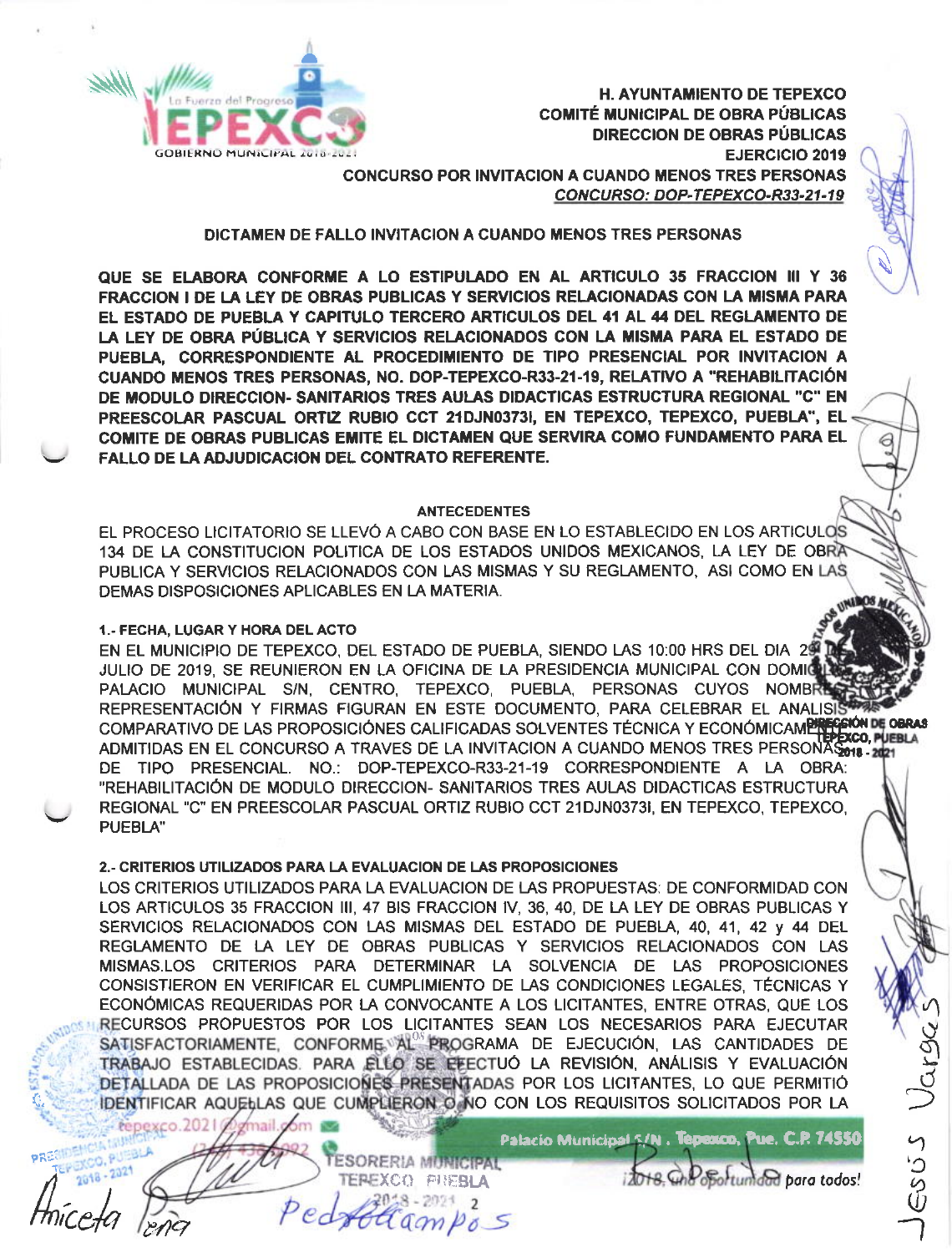

# H. AYUNTAMIENTO DE TEPEXCO COMITÉ MUNICIPAL DE OBRA PÚBLICAS DIRECCION DE OBRAS PÚBLICAS GERNO MUNICIPAL 2018-2021 **Contract Contract Contract Contract Contract Contract Contract Contract Contract Contract Contract Contract Contract Contract Contract Contract Contract Contract Contract Contract Contract Contra** GONCURSO POR INVITACION A CUANDO MENOS TRES PERSONAS CONCURSO: DOP-TEPEXCO-R33-21-19

t

 $\mathcal{Q}$ 

NN

§J

d

 $\mathcal{L}$  $\overline{c}$  $\check{\vec{\bm{\omega}}}$  $\overrightarrow{1}$ 

| <b>EMPRESA</b>                                    | <b>EVALUACION TECNICA</b> | <b>EVALUACION ECONOMICA</b> | MONTO DE SU PROPUESTA SIN<br>IVA. |
|---------------------------------------------------|---------------------------|-----------------------------|-----------------------------------|
| <b>CONSTRUCTORA BRAMAT S.A.</b><br>DE C.V.        | <b>CUMPLE</b>             | <b>CUMPLE</b>               | \$981,534.48                      |
| JERGOB'S S.A. DE C.V.                             | <b>CUMPLE</b>             | <b>CUMPLE</b>               | \$988,652.00                      |
| OBRA CIVIL E HIDRÂULICA<br>UNIVERSUM S.A. DE C.V. | <b>CUMPLE</b>             | <b>CUMPLE</b>               | \$998,840,34                      |

# 3.- RESEÑA CRONOLÓGICA DE LOS ACTOS

| 3.- REJENA URUNULUGIUA DE LUJ AUTUJ          |                     |             |                                              |
|----------------------------------------------|---------------------|-------------|----------------------------------------------|
| <b>ACTOS</b>                                 | <b>FECHA</b>        | <b>HORA</b> |                                              |
| CONVOCATORIA PUBLICA O<br><b>INVITACION:</b> | 05 DE JULIO DE 2019 |             |                                              |
| <b>VISITA DE OBRA</b>                        | 09 DE JULIO DE 2019 | 10:00 HRS   |                                              |
| <b>JUNTA DE ACLARACIONES</b>                 | 11 DE JULIO DE 2019 | 10:00 HRS   |                                              |
| <b>APERTURA TECNICA</b>                      | 17 DE JULIO DE 2019 | 10:00 HRS   |                                              |
| APERTURA ECONOMICA                           | 17 DE JULIO DE 2019 | 11:00 HRS   |                                              |
| <b>DICTAMEN DE FALLO</b>                     | 29 DE JULIO DE 2019 | 10:00 HRS   | DIRECCIÓN DE OBRAS<br><b>TEMEXCO, PUEBLA</b> |
|                                              |                     |             | 2018 - 2021                                  |

3.- RAZONES LEGALES, TÉCNICAS O ECONÓMICAS POR LAS CUALES SE ACEPTARON O DESECHARON LAS PROPOSICIONES PRESENTADAS Y EL NOMBRE DE LOS LICITANTES.

LOS CRITERIOS PARA DETERMINAR LA SOLVENCIA DE LAS PROPOSICIONES CONSISTIERON EN VERIFICAR EL CUMPLIMIENTO DE LAS CONDICIONES LEGALES, TECNICAS Y ECONÓMICAS REQUERIDAS POR LA CONVOCANTE A LOS LICITANTES, ENTRE OTRAS, QUE LOS RECURSOS PROPUESTOS POR LOS LICITANTES SEAN LOS NECESARIOS PARA EJECUTAR SATISFACTORIAMENTE, CONFORME AL PROGRAMA DE EJECUCIÓN, LAS CANTIDADES DE TRABAJO ESTABLECIDAS. PARA ELLO SE EFECTUÓ LA REVISIÓN, ANALISIS Y EVALUACIÓN DETALLADA DE LAS PROPOSICIONES PRESENTADAS POR LOS LICITANTES, LO QUE PERMITIÓ IDENTIFICAR AQUELLAS QUE CUMPLIERON O NO CON LOS REQUISITOS SOLICITADOS POR LA CONVOCANTE, EN LAS BASES DE LICITACIÓN OBTENIENDO EL SIGUIENTE RESULTADO,

# 3.2.- PROPOSICIONES ACEPTADAS

il.c

Pe

tepexco.2021

COMO RESULTADO DE LA REVISIÓN, ANALISIS Y EVALUACIÓN CUANTITATIVA Y CUALITATIVA DE LAS PROPUESTAS PRESENTADAS POR LOS LICITANTES, QUE REALIZÓ LA CONVOCANTE. CONFORME A LOS CRITERIOS ESTABLECIDOS EN LAS BASES DE LICITACIÓN. EN TÉRMINOS DE LO PREVISTO POR EN LOS ARTÍCULOS 36 INCISO I DE LA LEY DE OBRAS PUBLICAS Y SERVICIOS RELACIONADOS CON LAS MASMAS PARA EL ESTADO DE PUEBLA Y ARTÍCULOS 41 Y 42 DE SU

TESORERIA MUNICIPA<br>TEREXCO, PUEBLA

 $\overline{q}$ 

Palacio Municipal S/N , Tepexco, Pue. C.P. 74550

i2018. Cod of Softunidad para todos!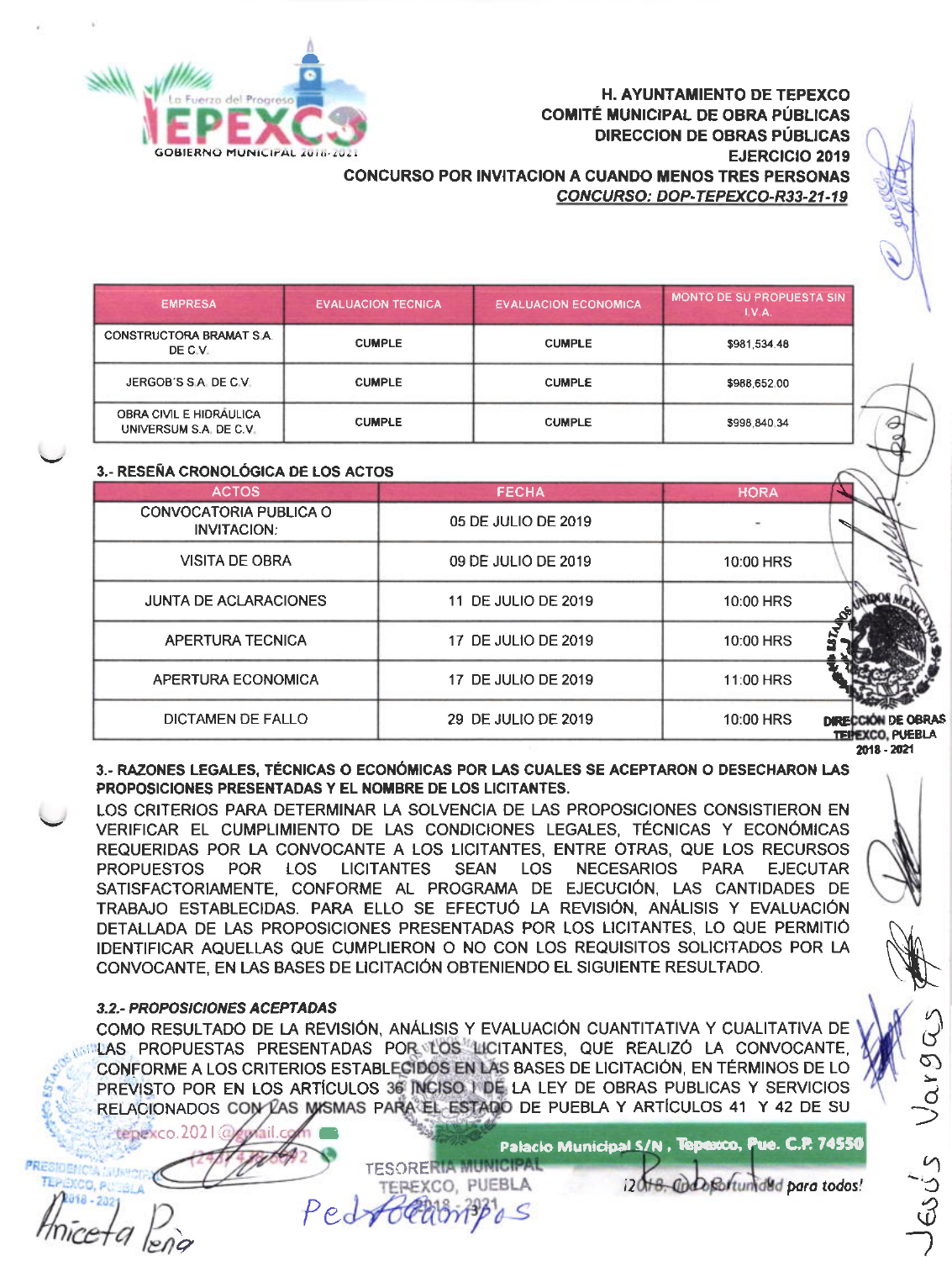

CUMPLIDO CON LOS REQUISITOS LEGALES, TÉCNICOS Y ECONÓMICOS SOLICITADOS POR LA CONVOCANTE Y QUE POR LO TANTO SON ACEPTADAS, SON LAS SIGUIENTES:

| <b>NO</b> | <b>EMPRESA</b>                                    | <b>REPRESENTANTE</b>        |  |
|-----------|---------------------------------------------------|-----------------------------|--|
|           | CONSTRUCTORA BRAMAT S.A. DE C.V.                  | C. ROBERTO GALLARDO MORALES |  |
|           | JERGOB'S S.A. DE C.V.                             | ING. JAIME GOMEZ NORATO     |  |
|           | OBRA CIVIL E HIDRÁULICA UNIVERSUM S.A. DE<br>C.V. | ING. ÓSCAR CISNEROS CHANTRE |  |

### 3.2.- PROPOSICIONES QUE SE DESECHAN

COMO RESULTADO DE LA REVISIÓN CUANTITATIVA Y CON FUNDAMENTO EN LO ESTABLECIDO EN EL ARTÍCULO 47 DEL REGLAMENTO Y LAS BASES DEL CONCURSO. EN QUE SE PREVÉN LAS CAUSAS DE DESECHAMIENTO DE LAS PROPOSICIONES POR INCUMPLIMIENTO EN ALGUNO DE LOS REQUISITOS LEGALES, TÉCNICOS Y ECONÓMICOS REQUERIDOS POR LA CONVOCANTE, SE **DESECHA LAS PROPOSICIONES SIGUIENTES:** 

| <b>EMPRESA</b> | <b>REQUISITO SOLICITADO</b> | <b>MOTIVOS</b> | <b>FUNDAMENTO</b>  |
|----------------|-----------------------------|----------------|--------------------|
|                |                             |                |                    |
|                |                             |                |                    |
|                |                             |                | DIRECCIÓN DE OBRAS |

**TEPEXCO, PUEBLA** 

5. NOMBRE DE LOS CONCURSANTES CUYAS PROPUESTAS ECONÓMICAS HAYAN SIDO DESECHADAS COM 6 18 - 202 RESULTADO DEL ANÁLISIS CUALITATIVO DE LAS MISMAS.

| мc | <b>EMPRESA</b> | <b>REPRESENTANTE</b> |
|----|----------------|----------------------|
|    |                |                      |
|    |                |                      |
|    |                |                      |

#### 6.- RELACIÓN DE LOS CONCURSANTES CUYAS PROPUESTAS SE CALIFICARON COMO SOLVENTES. UBICÁNDOLAS DE MENOR A MAYOR, DE ACUERDO CON SUS MONTOS:

| NO. | <b>NOMBRE O RAZON SOCIAL</b>                      | <b>REPRESENTANTE</b>                                   | MONTO SIN I.V.A. | <b>RESULTADO</b> |
|-----|---------------------------------------------------|--------------------------------------------------------|------------------|------------------|
|     | <b>CONSTRUCTORA BRAMAT S.A.</b><br>DE C.V.        | C. ROBERTO GALLARDO<br><b>MORALES</b>                  | \$981,534.48     | <b>SOLVENTE</b>  |
|     | JERGOB'S S.A. DE C.V.                             | ING. JAIME GOMEZ NORATO                                | \$988,652.00     | <b>SOLVENTE</b>  |
|     | OBRA CIVIL E HIDRÁULICA<br>UNIVERSUM S.A. DE C.V. | <b>ING. ÓSCAR CISNEROS CHANTRE</b><br><b>ANDOS</b> MAY | \$998,840.34     | <b>SOLVENTE</b>  |
|     |                                                   |                                                        |                  |                  |

**TESORERIA MUNICIPAL** 

**PEXCO, PUEBLA** 心凶

Palacio Municipal S/N . Tepexco, Pue. C.P. 74550

. 202

i2018, una oportunidad para todos!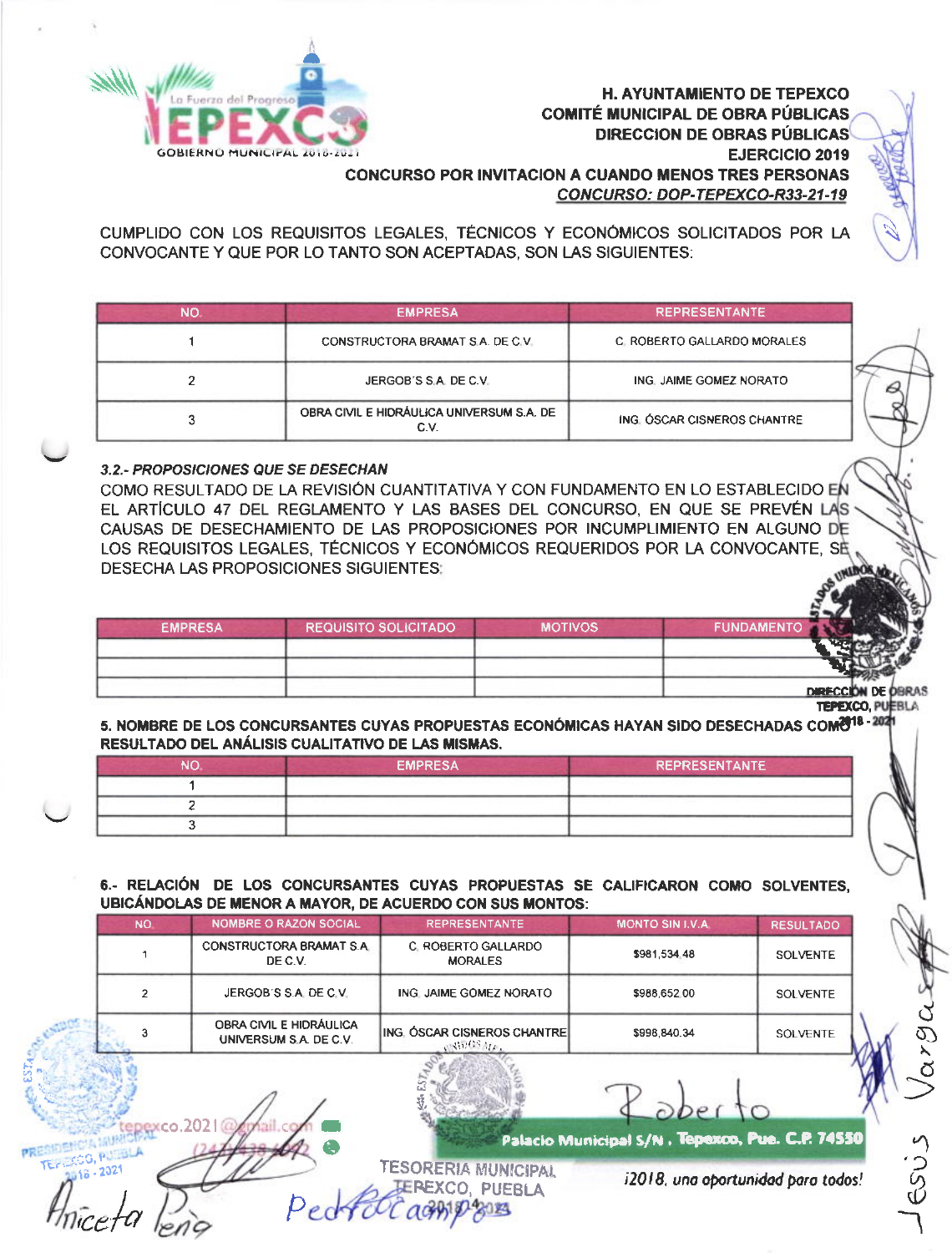

5.- CIERRE DEL ACTA

PARA CONSTANCIA Y A FIN DE QUE SURTA SUS EFECTOS LEGALES CORRESPONDIENTES, SE FIRMÓ LA PRESENTE ACTA POR LOS QUE INTERVINIERON EN ESTE ACTO. ENTREGÁNDOSELES COPIA DE LA MISMA E INDICÁNDOSELES SE ENCUENTRA EN LAS OFICINAS DE LA CONVOCANTE. PROCEDIENDO A DAR POR TERMINADO ESTE EVENTO, SIENDO LAS 11:00 HRS DEL DÍA DE SU INICIO.

POR EL COMITÉ MUNICIPAL DE OBRA PÚBLICA Y SERVICIOS RELACIONADOS CON LAS MISMA, PARA EL MUNICIPIO DE TEPEXCO, PUEBLA.

TEPEXCO PUSHIZ 2018 - 202 C ANI

PRESIDENTE.

**C. DEODEGARIO APARICIO LINARES VOCAL1** 

C. PORFIRIO VALENTIN LUNA SECRETARIO EJECUTIVO.

**C. LAURA VILCHIS HIDALGO** VOCAL<sub>2</sub>

#### **DIRECCIÓN DE OBRAS TEPEXCO, PUEBLA** 2018 - 2021

**C. JAVIER PEÑA ACATECO** VOCAL<sub>3</sub>

 $19GS$ **JESÚS VARGAS HUERT** 

VOCAL 5





i2018, una oportunidad para todos!